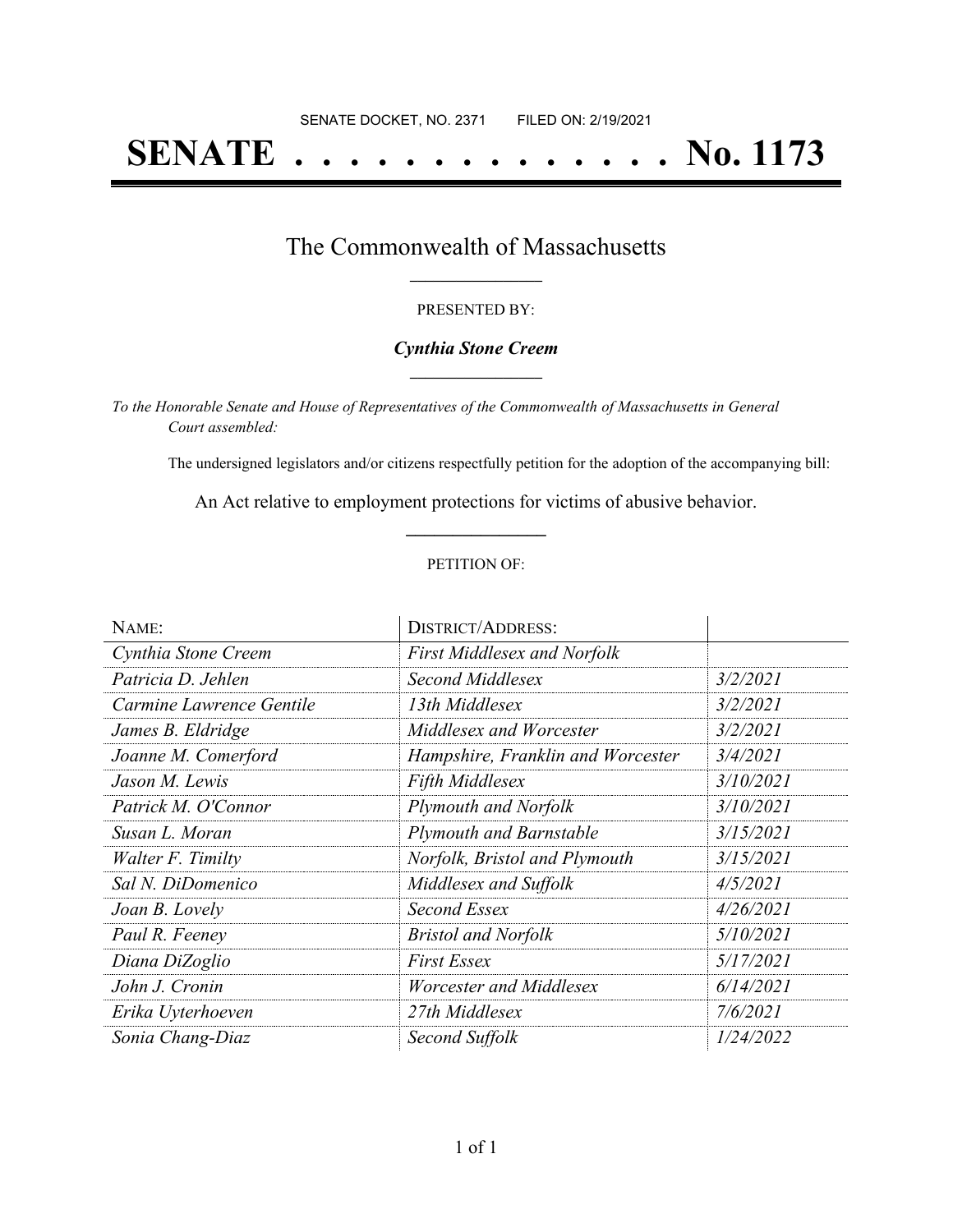# SENATE DOCKET, NO. 2371 FILED ON: 2/19/2021

# **SENATE . . . . . . . . . . . . . . No. 1173**

By Ms. Creem, a petition (accompanied by bill, Senate, No. 1173) of Cynthia Stone Creem, Patricia D. Jehlen, Carmine Lawrence Gentile, James B. Eldridge and other members of the General Court for legislation relative to employment protections for victims of abusive behavior. Labor and Workforce Development.

## The Commonwealth of Massachusetts

**In the One Hundred and Ninety-Second General Court (2021-2022) \_\_\_\_\_\_\_\_\_\_\_\_\_\_\_**

**\_\_\_\_\_\_\_\_\_\_\_\_\_\_\_**

An Act relative to employment protections for victims of abusive behavior.

Be it enacted by the Senate and House of Representatives in General Court assembled, and by the authority *of the same, as follows:*

1 SECTION 1. Section 1 of Chapter 151B of the General Laws is hereby amended by

2 inserting the following terms: -

3 24. The term "victim of abusive behavior" in subsections 1 through 3 of section 4 of this

4 chapter, including section 1F, means a person who is experiencing or has experienced abusive

5 behavior.

 25. The term "abusive behavior" in this section and subsections 1 through 3 of section 4 of this chapter, including section 1F, means (i) any behavior constituting domestic violence; (ii) stalking in violation of section 43 of chapter 265; (iii) sexual assault, which shall include a violation of sections 13B, 13B½, 13B¾, 13F, 13H, 22, 22A, 22B, 22C, 23, 23A, 23B, 24, 24B, 26D, 50 or 51 of chapter 265 or sections 2, 3, or 35A of chapter 272; or (iv) kidnapping in violation of the third paragraph of section 26 of chapter 265.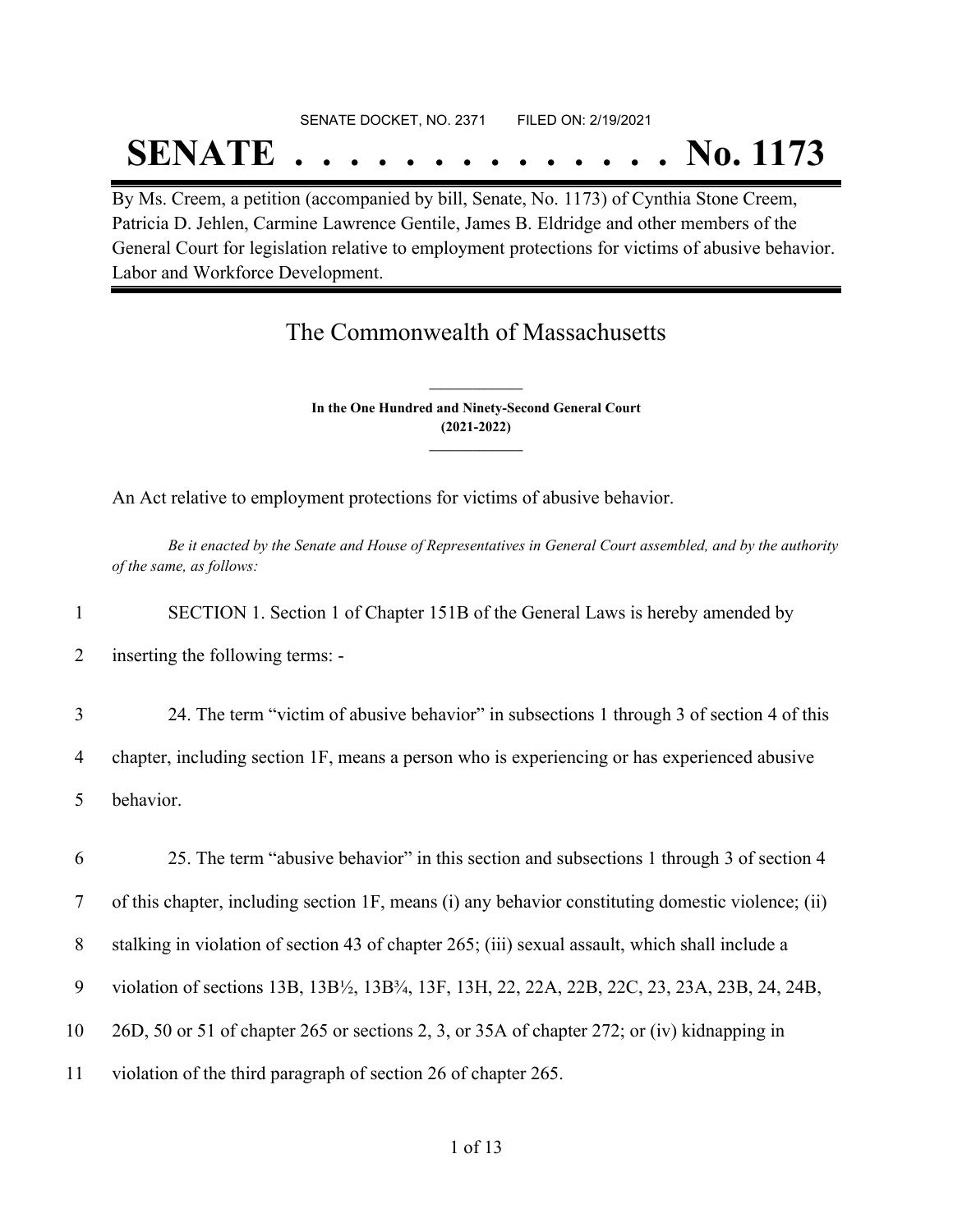26. The term "domestic violence" in this section means abuse against a person by (i) the person's current or former spouse; (ii) someone with whom the person shares a child in common; (iii) someone with whom the person is or was cohabitating; (iv) someone with whom the person is related by consanguinity, adoption, or marriage; (v) someone with whom the person has or had an intimate, sexual, or romantic relationship or to whom the person is or was engaged to be married; and (vi) someone with whom the person is in a guardianship relationship.

 27. The term "abuse" in this section means (i) attempting to cause or causing physical harm; (ii) placing another in fear of imminent serious physical harm; (iii) causing another to engage involuntarily in sexual relations by force, threat, or duress or engaging or threatening to engage in sexual activity with a dependent child; (iv) engaging in psychological, emotional, or mental abuse; (v) depriving another of health care, housing, food, or other necessities of life; (vi) engaging in harassment as defined in section 1 of chapter 258E; or (vii) restraining the liberty of another.

 28. The term "psychological, emotional, or mental abuse" in this section means a pattern of threatening, humiliating, or intimidating actions that is designed to induce or likely to induce fear or terror or to restrict another person's ability to exercise free will or autonomy, including but not limited to unreasonably engaging in any of the following as part of such a pattern:

(i) Isolating another person from friends, family, and other sources of support;

 (ii) Limiting another person's access to or use of family or personal money or financial resources;

(iii) Controlling, regulating, or monitoring the another person's activities, movements,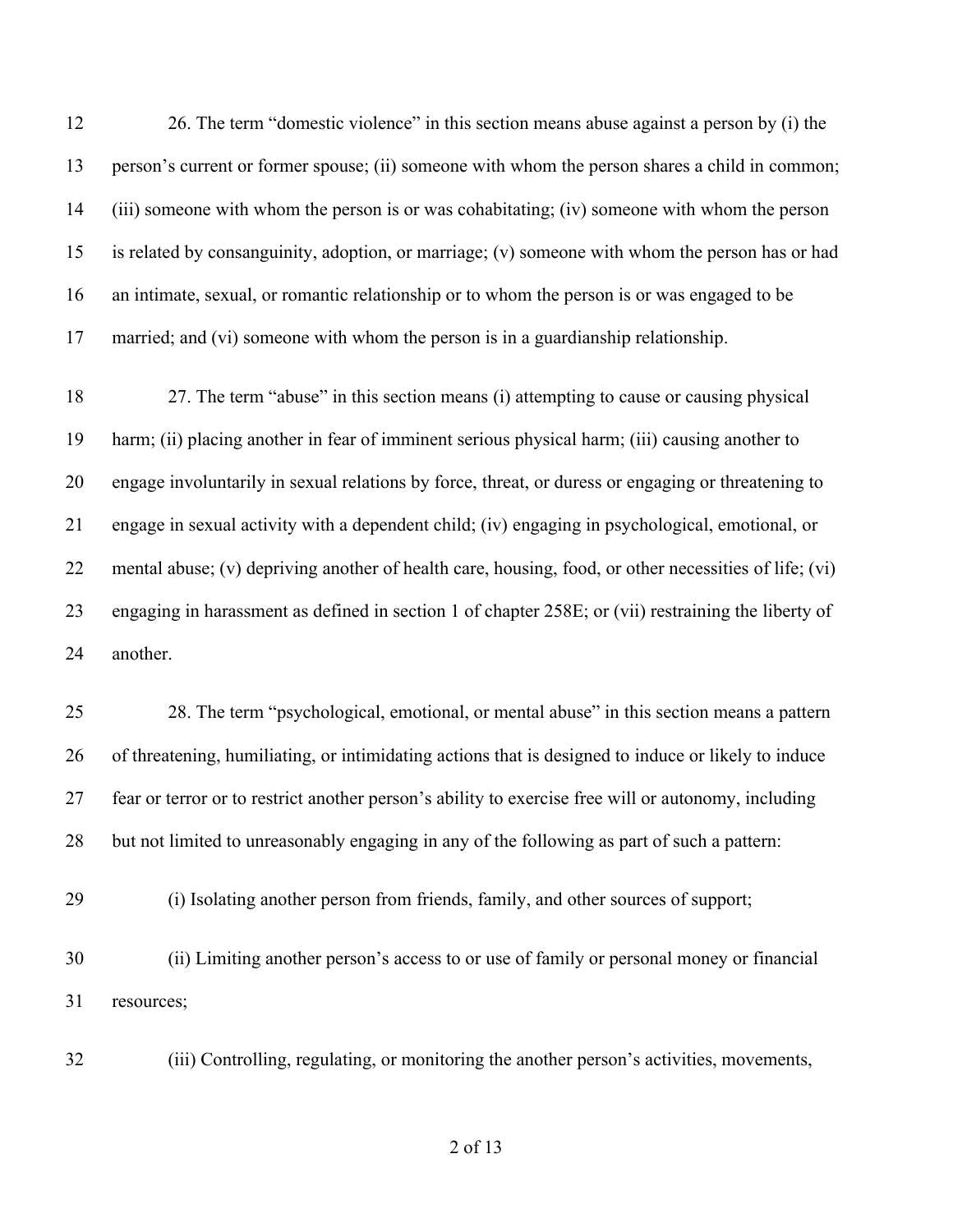| 33 | communications, daily behavior, finances, economic resources, or access to services;            |
|----|-------------------------------------------------------------------------------------------------|
| 34 | (iv) Belittling, degrading, or demeaning another person;                                        |
| 35 | (v) Threatening to harm or kill another or another person's family member;                      |
| 36 | (vi) Threatening to publish personal or false information about another person or to make       |
| 37 | false reports to law enforcement authorities about another person;                              |
| 38 | (vii) Damaging another person's property or household goods; and                                |
| 39 | (viii) Forcing another person to take part in criminal activity or child abuse.                 |
| 40 | 29. The term "family member" in subsection 1F of section 4 of chapter 151B means (i) a          |
| 41 | spouse of the employee or prospective employee; (ii) a person with whom the employee or         |
| 42 | prospective employee has a child in common; (iii) a person with whom the employee or            |
| 43 | prospective employee has a substantive intimate, romantic, or sexual relationship and with whom |
| 44 | the employee or prospective employee is cohabitating; (iv) a person to whom the employee or     |
| 45 | prospective employee is engaged to be married; (v) a parent, step-parent, child, step-child,    |
| 46 | sibling, step-sibling, grandparent, step-grandparent, grandchild, or step-grandchild of the     |
| 47 | employee or prospective employee; or (vi) a person with whom the employee or prospective        |
| 48 | employee is in a guardianship relationship.                                                     |
| 49 | SECTION 2. Section 4 of Chapter 151B of the General Laws is hereby amended, in                  |
| 50 | subsection (1), after the word "ancestry" by inserting the following; - "status as a victim of  |
| 51 | abusive behavior,".                                                                             |
| 52 | SECTION 3. Section 4 of Chapter 151B of the General Laws is further amended, in                 |
| 53 | subsection (2), after the word "information," by inserting the following: - "pregnancy or a     |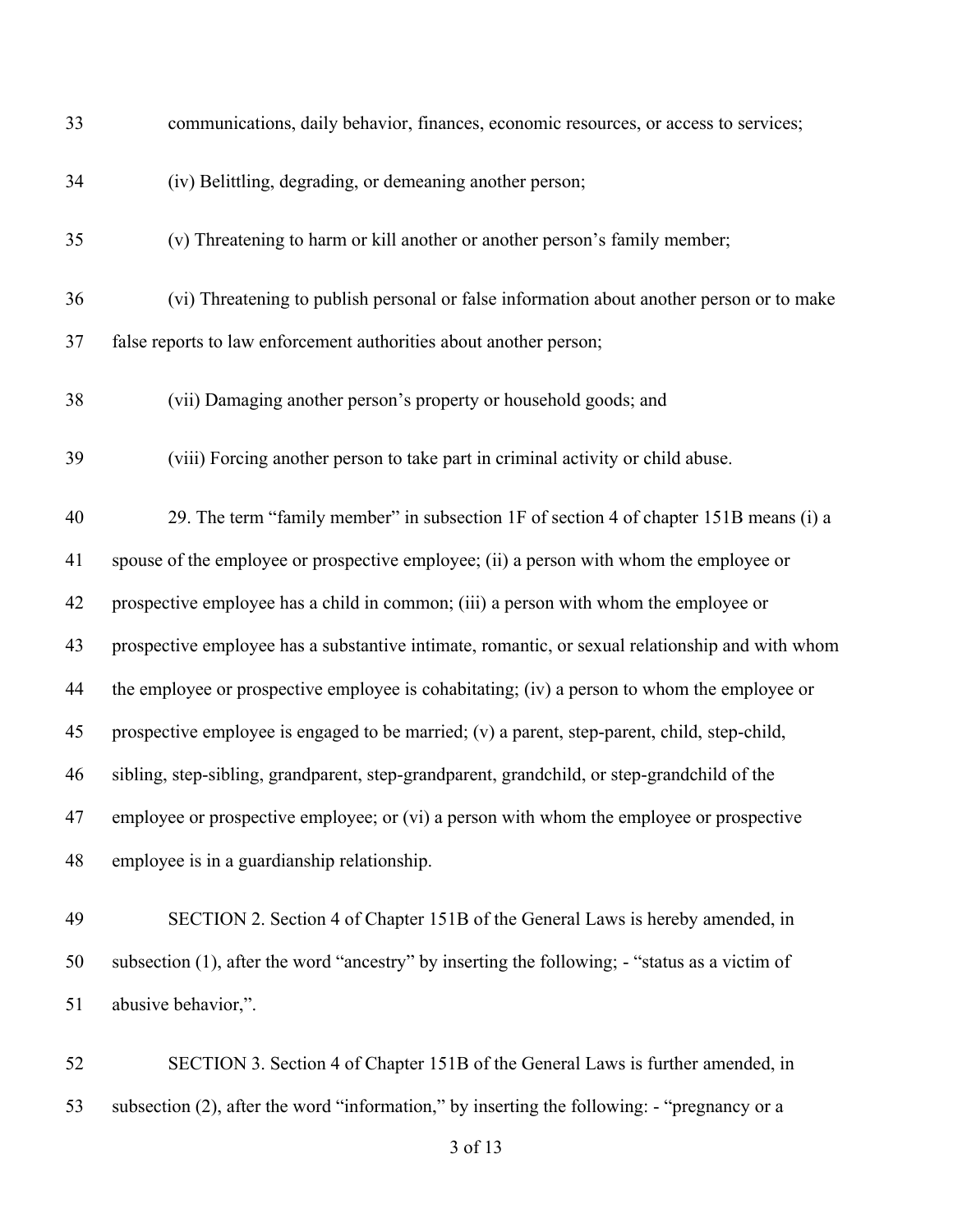condition related to said pregnancy including, but not limited to, lactation or the need to express breast milk for a nursing child, status as a victim of abusive behavior,".

 SECTION 4. Section 4 of Chapter 151B of the General Laws is further amended, in subsection (3), before the phrase "or status as a veteran", by inserting "status as a victim of abusive behavior" and before the phrase "status as a veteran" by inserting "status as a victim of abusive behavior,".

 SECTION 5. Section 4 of Chapter 151B of the General Laws is further amended by inserting the following subsection: -

 1F. (a) For an employer, by itself or its agent, not to provide a reasonable accommodation to an employee or prospective employee who is experiencing or has experienced abusive behavior, or whose family member is experiencing or has experienced abusive behavior, if the employee or prospective employee requests an accommodation related to the abusive behavior; provided, however, that an employer is not required to provide an accommodation if the employer can demonstrate that the accommodation would impose an undue hardship on the employer's business. It shall also be an unlawful practice under this subsection for an employer, by itself or its agent, to

 (i) discriminate against an employee or prospective employee who requests or uses a leave, or otherwise exercises rights, under this section, including, but not limited to, discharging the employee, refusing to hire the prospective employee, failing to reinstate the employee to the original employment status or to an equivalent position with equivalent pay and accumulated seniority, retirement, fringe benefits and other applicable service credits when the leave ceases taking leave under this section;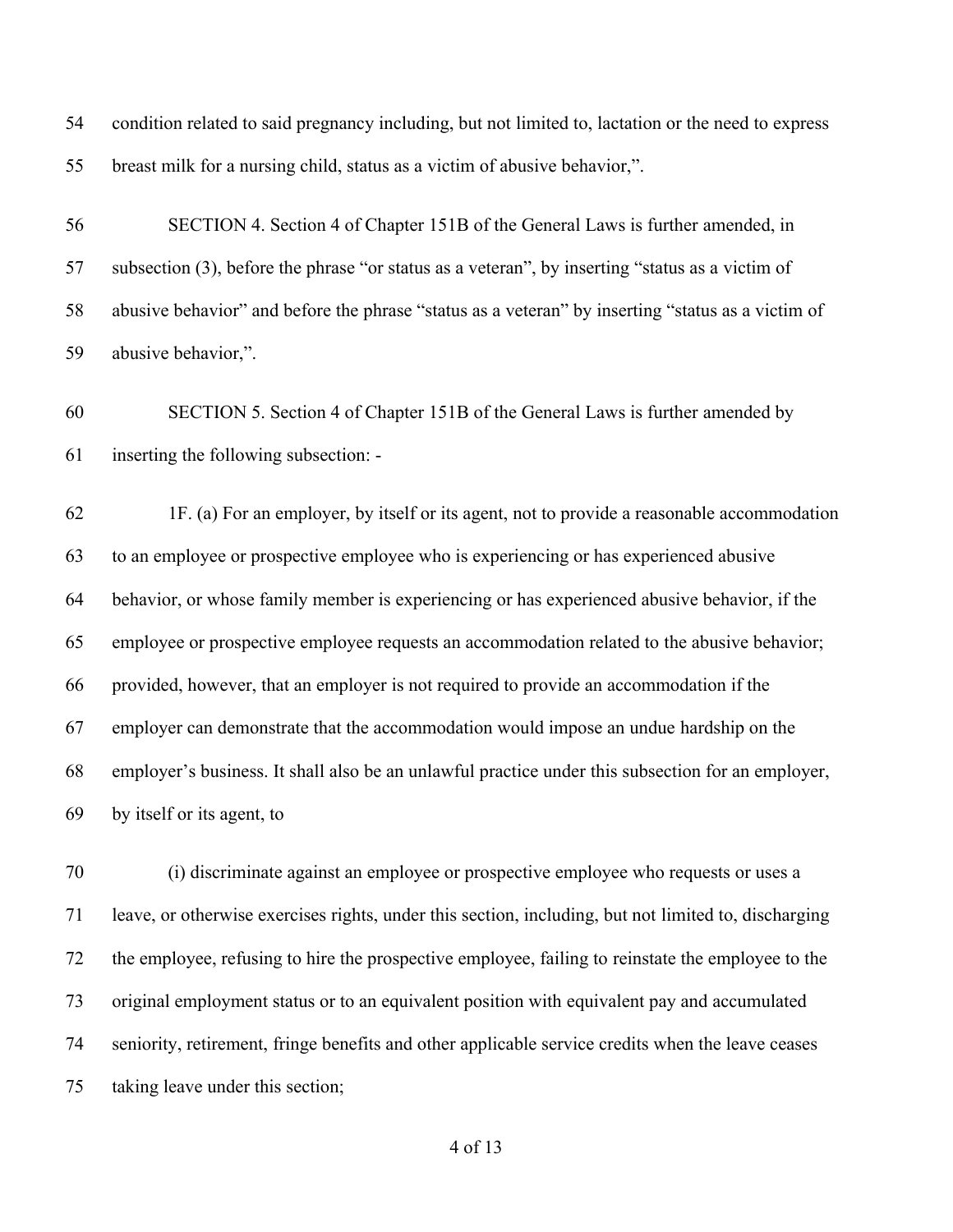(ii) deny an employment opportunity to an employee or prospective employee if the denial is based on the need of the employer to make a reasonable accommodation under this subsection;

 (iii) require an employee who requests an accommodation under this subsection to accept an accommodation that the employee chooses not to accept;

 (iv) require an employee or prospective employee who requests an accommodation under this subsection to take leave if a reasonable accommodation may be provided that permits the employee or prospective employee to perform the essential functions of the job without undue hardship to the employer's business.

 d(b) As used in this subsection, the following words shall have the following meanings unless the context clearly requires otherwise:

 "Reasonable accommodation" may include, but shall not be limited to: (i) more frequent or longer paid or unpaid breaks; (ii) transfers, reassignments, or schedule changes; (iii) changing a work phone number and/or email address or any other electronic or communication work

 contact; (iv) installing or changing locks or access mechanisms; (v) assisting with documentation; (vi) safety procedures; (vii) prohibiting the perpetrator of the abusive behavior from being on the workplace property; or (ix) any other adjustment to a job structure, workplace facility or work requirement; provided, however, that an employer shall not be required to discharge or transfer an employee with more seniority or promote an employee who is not able to perform the essential functions of the job with or without a reasonable accommodation.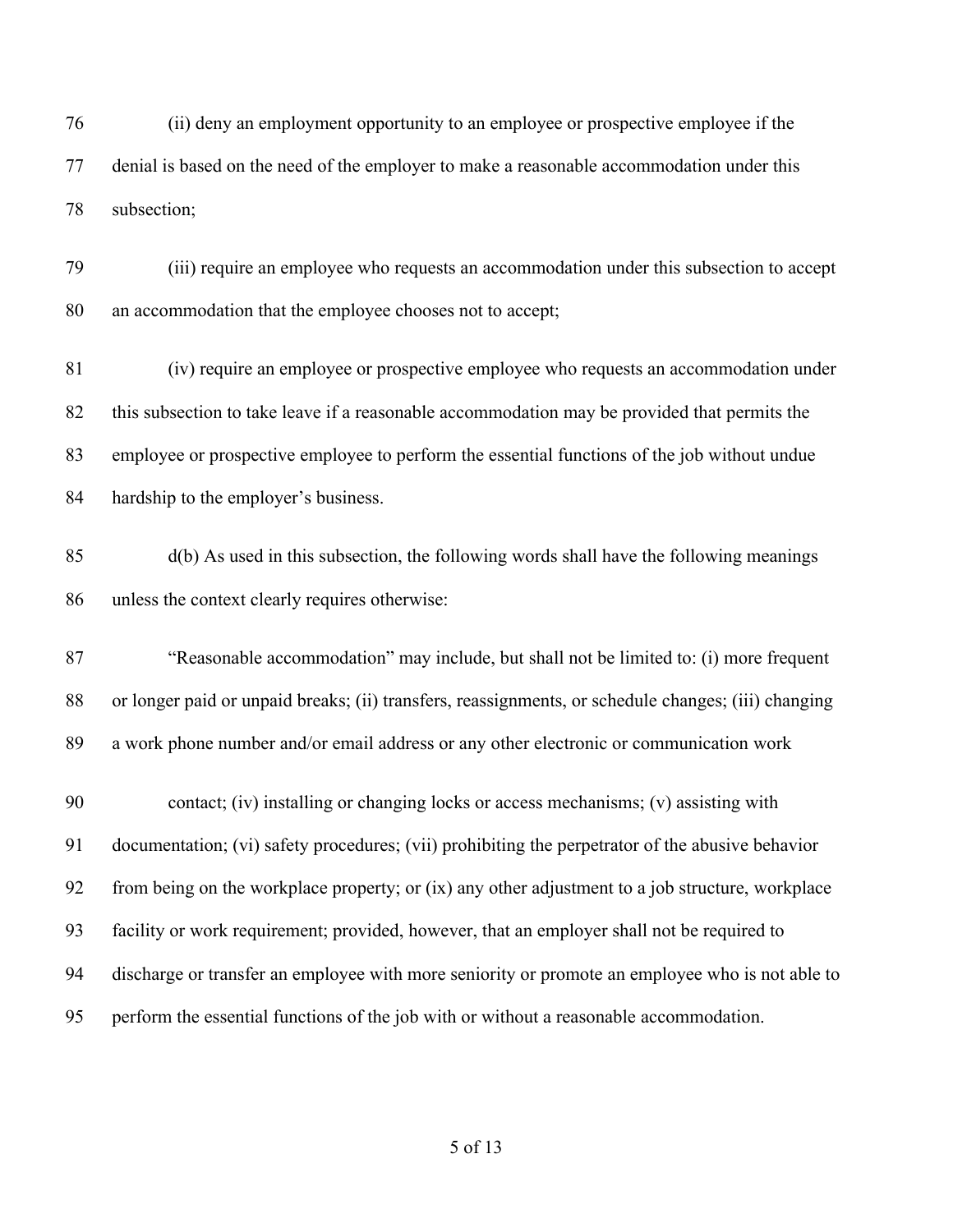"Undue hardship" shall mean an action requiring significant difficulty or expense; provided, however, that the employer shall have the burden of proving undue hardship; provided further, that in making a determination of undue hardship, the following factors shall be considered: (i) the nature and cost of the needed accommodation; (ii) the overall financial resources of the employer; (iii) the overall size of the business of the employer with respect to the number of employees and the number, type and location of its facilities; and (iv) the effect on expenses and resources or any other impact of the accommodation on the employer's business.

 (c) Upon the employer's receipt of a request from an employee or prospective employee for an accommodation under this subsection, the employee or prospective employee and the employer shall engage in a timely, good faith, and interactive process to determine an effective, reasonable accommodation to enable the employee or prospective employee to perform the essential functions of the job.

 (d) An employer will provide written notice to its employees of the right to be free from discrimination due to status as a victim of abusive behavior, including the right to reasonable accommodations related to the abusive behavior. The notice may be provided in a handbook, pamphlet, or other means of notice regularly used by the employer and shall, in addition, be provided to (i) new employees at or prior to the commencement of employment and (ii) an employee who notifies the employer that the employee or a family member of the employee is experiencing or has experienced abusive behavior not more than five days after such notification.

 (e) Subject to appropriation, the commission shall develop courses of instruction and conduct public education efforts as necessary to inform employers, employees and employment agencies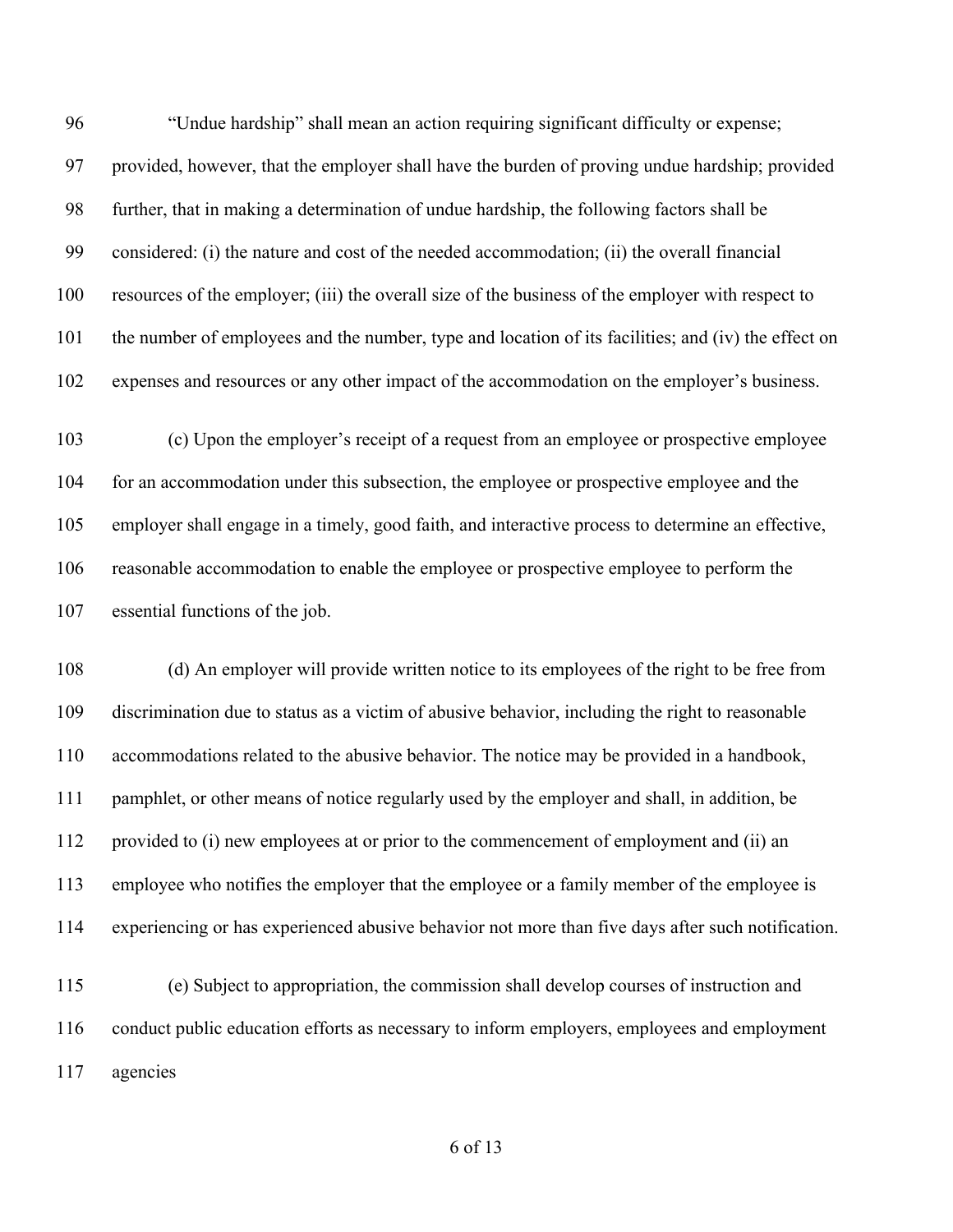about the rights and responsibilities established under this subsection not more than 180 days after the appropriation.

 (f) This subsection shall not be construed to preempt, limit, diminish, or otherwise affect any other law relating to abusive behavior, including, but not limited to, leave for victims of abusive behavior under section 52E of chapter 149.

 (g) An employer may require any employee or prospective employee requesting an accommodation under this subsection to provide documentation evidencing that the employee, the prospective employee, or a family member of the employee or the prospective employee is experiencing or has experienced abusive behavior; provided, however, an employer shall not require the employee or prospective employee to show evidence of an arrest, conviction, or other law enforcement documentation for such abusive behavior. The employee or prospective employee shall provide such documentation to the employer within a reasonable period after the employer requests such documentation. The employee or prospective employee shall satisfy this documentation requirement by providing any one of the following documents to the employer, and it shall be the choice of the employee or prospective employee which type of documentation to provide. An employer may not require, but may consider, documentation concerning the type, scope or duration of the reasonable accommodation. The employer must provide a reasonable accommodation in a timely manner and may not delay providing reasonable accommodation until the documentation is provided. The provision of any documentation provided to an employer under this paragraph does not waive or diminish the confidential or privileged nature of communications between a victim of abusive behavior and one or more individuals named in this paragraph. Any documentation provided to an employer under this paragraph may be maintained by the employer in an employee file but only for as long as required for the employer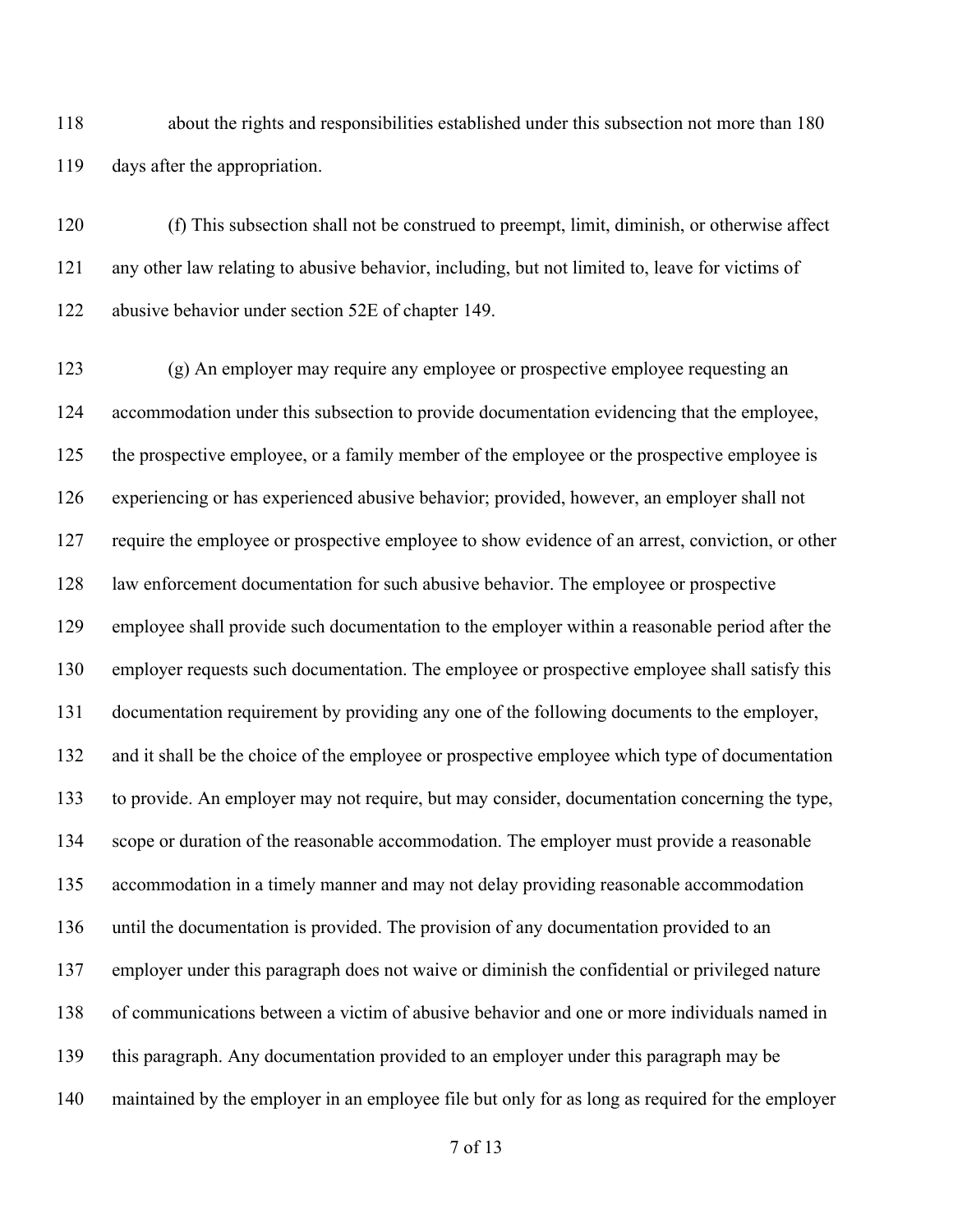to make a determination as to whether the employee is entitled to a reasonable accommodation under this paragraph.

 SECTION 6. Section 52E of Chapter 149 of the General Laws is hereby amended by striking out subsection (a) in its entirety and thereby replacing it with the following subsection: (a)For purposes of this section, the following words shall have the following meanings, unless the context clearly indicates otherwise: "Abuse," (i) attempting to cause or causing physical harm; (ii) placing another in fear of imminent serious physical harm; (iii) causing another to engage involuntarily in sexual relations by force, threat, or duress or engaging or threatening to engage in sexual activity with a dependent child; (iv) engaging in psychological, emotional, or mental abuse; (v) depriving another of health care, housing, food, or other necessities of life; (vi) engaging in harassment as defined in section 1 of chapter 258E; or (vii) restraining the liberty of another. "Abusive behavior," (i) any behavior constituting domestic violence; (ii) stalking in violation of section 43 of chapter 265; (iii) sexual assault, which shall include a violation of sections 13B, 13B½, 13B¾, 13F, 13H, 22, 22A, 22B, 22C, 23, 23A, 23B, 24, 24B, 26D, 50 or 51 of chapter 265 or sections 2, 3, or 35A of chapter 272; or (iv) kidnapping in violation of the third paragraph of section 26 of chapter 265. "Domestic violence," abuse against a person by (i) the person's current or former spouse;

(ii) someone with whom the person shares a child in common; (iii) someone with whom the

- person is or was cohabitating; (iv) someone with whom the person is related by consanguinity,
- adoption, or marriage; (v) someone with whom the person has or had an intimate, sexual, or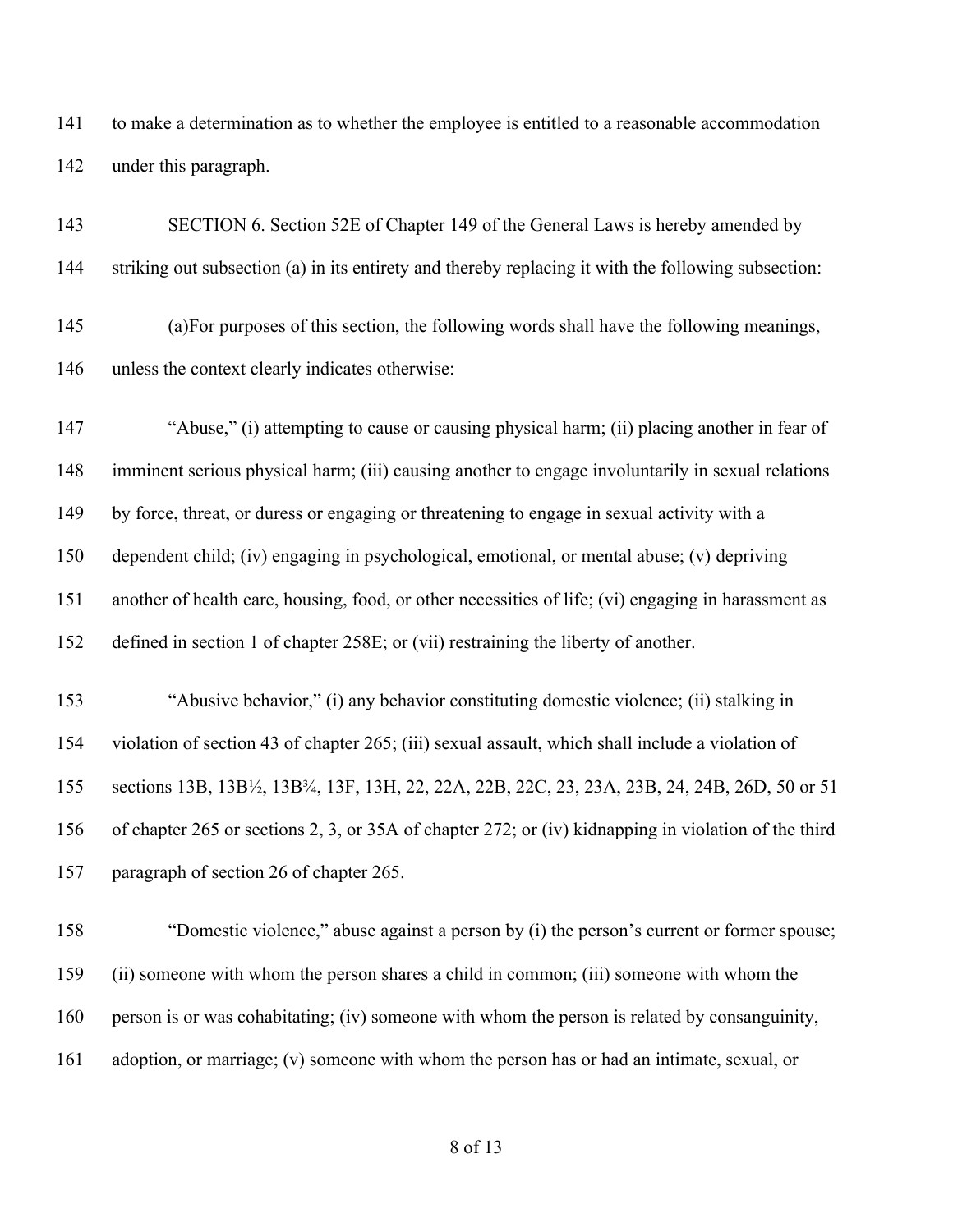romantic relationship or to whom the person is or was engaged to be married; or (vi) someone with whom the person is in a guardianship relationship.

 "Employees", individuals who perform services for and under the control and direction of an employer for wages or other remuneration.

 "Family member," (i) a spouse of the employee or prospective employee; (ii) a person with whom the employee or prospective employee has a substantive intimate, romantic, or sexual relationship and with whom the employee or prospective employee is cohabitating; (iii) a person to whom the employee or prospective employee is engaged to be married; (iv) a person with whom the employee or prospective employee has a child in common; (v) a parent, step-parent, child, step-child, sibling, step-sibling, grandparent, step-grandparent, grandchild, or step-172 grandchild of the employee or prospective employee; or (vi) a person with whom the employee or prospective employee is in a guardianship relationship. "Psychological, emotional, or mental abuse," a pattern of threatening, humiliating, or intimidating actions that is designed to induce or likely to induce fear or terror or to restrict another person's ability to exercise free will or autonomy, including but not limited to unreasonably engaging in any of the following as part of such a pattern: Isolating another person from friends, family, and other sources of support; (i) Isolating another person from friends, family, and other sources of support; (ii) Limiting another person's access to or use of family or personal money or financial resources;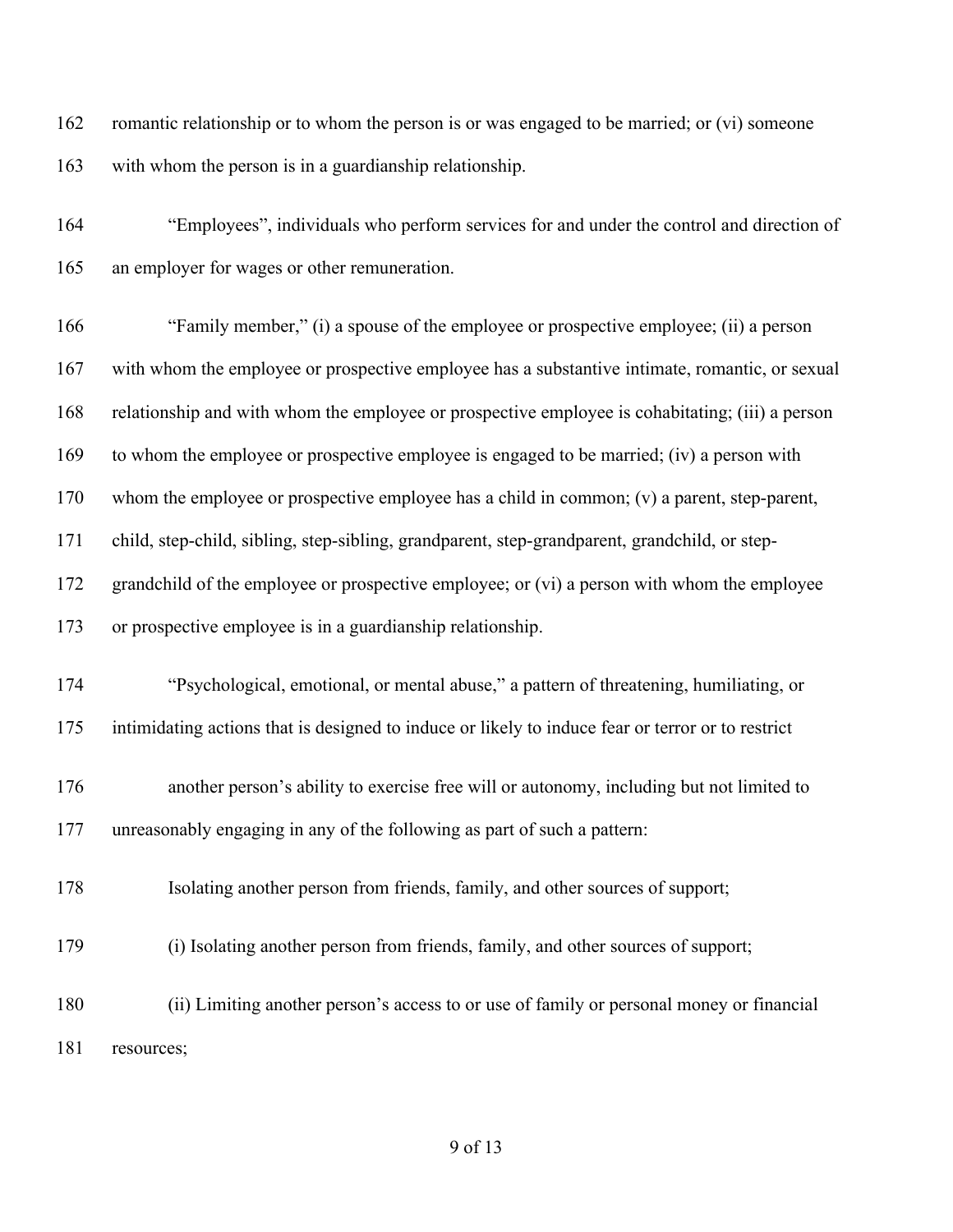| 182 | (iii) Controlling, regulating, or monitoring the another person's activities, movements,           |
|-----|----------------------------------------------------------------------------------------------------|
| 183 | communications, daily behavior, finances, economic resources, or access to services;               |
| 184 | (iv) Belittling, degrading, or demeaning another person;                                           |
| 185 | (v) Threatening to harm or kill another or another person's family member;                         |
| 186 | (vi) Threatening to publish personal or false information about another person or to make          |
| 187 | false reports to law enforcement authorities about another person;                                 |
| 188 | (vii) Damaging another person's property or household goods; and                                   |
| 189 | (viii) Forcing another person to take part in criminal activity or child abuse.                    |
| 190 | SECTION 7. Subsection (b)(ii) of Section 52E of Chapter 149 of the General Laws is                 |
| 191 | hereby amended, after the word "attention", by inserting the following: - "or other health care,". |
| 192 | SECTION 8. Subsection (d) of Section 52E of Chapter 149 of the General Laws is hereby              |
| 193 | amended by inserting, in the first sentence, after the phrase "safety of an employee", the         |
| 194 | following phrase: - "or family member of the employee," and by striking out the figure "(7)" and   |
| 195 | thereby replacing it with the figure " $(8)$ ".                                                    |
| 196 | SECTION 9. Subsection (e) of Section 52E of Chapter 149 of the General Laws is hereby              |
| 197 | amended by striking out the subsection in its entirety and replacing it with the following         |
| 198 | subsection: -                                                                                      |
| 199 | (e) An employer may require an employee or prospective employee requesting leave                   |
| 200 | under this section to provide documentation evidencing that the employee, prospective              |
| 201 | employee, or family member of the employee or prospective employee is a victim of abusive          |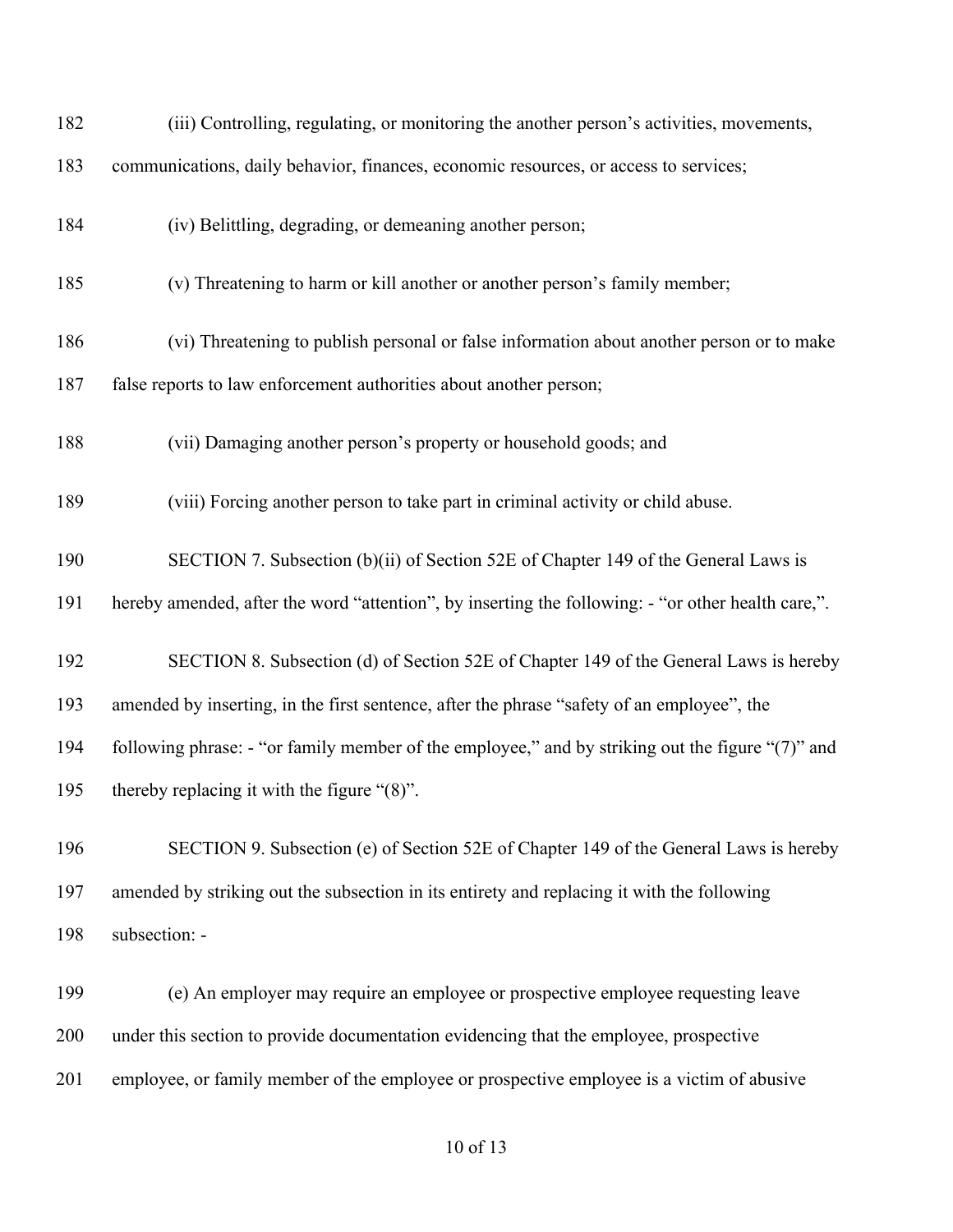behavior and that the leave taken is consistent with the conditions of clauses (i) to (iii), inclusive, of subsection (b);

 provided, however, that an employer shall not require an employee or prospective employee to show evidence of an arrest, conviction or other law enforcement documentation for such abusive behavior. An employee or prospective employee shall provide such documentation to the employer within a reasonable period after the employer requests documentation relative to the employee's absence. An employee or prospective employee shall satisfy this documentation requirement by providing any 1 of the following documents to the employer.

 (1) A protective order, or order of equitable relief or other documentation, issued by a court of competent jurisdiction as a result of abusive behavior, including but not limited to an order issued pursuant to chapter 209A or chapter 258E.

 (2) A document under the letterhead of the court, public agency, or social service, health care, or other service provider which the victim of the abusive behavior attended for the purposes of acquiring assistance as it relates to the abusive behavior.

 (3) A police report or statement of a victim or witness provided to police, including a police incident report, documenting the abusive behavior.

 (4) Documentation that the perpetrator of the abusive behavior has been convicted of, has been adjudicated a juvenile delinquent by reason of, or has admitted to sufficient facts to support a finding of guilt of any offense constituting such abusive behavior

(5) Documentation of health care treatment as a result of the abusive behavior.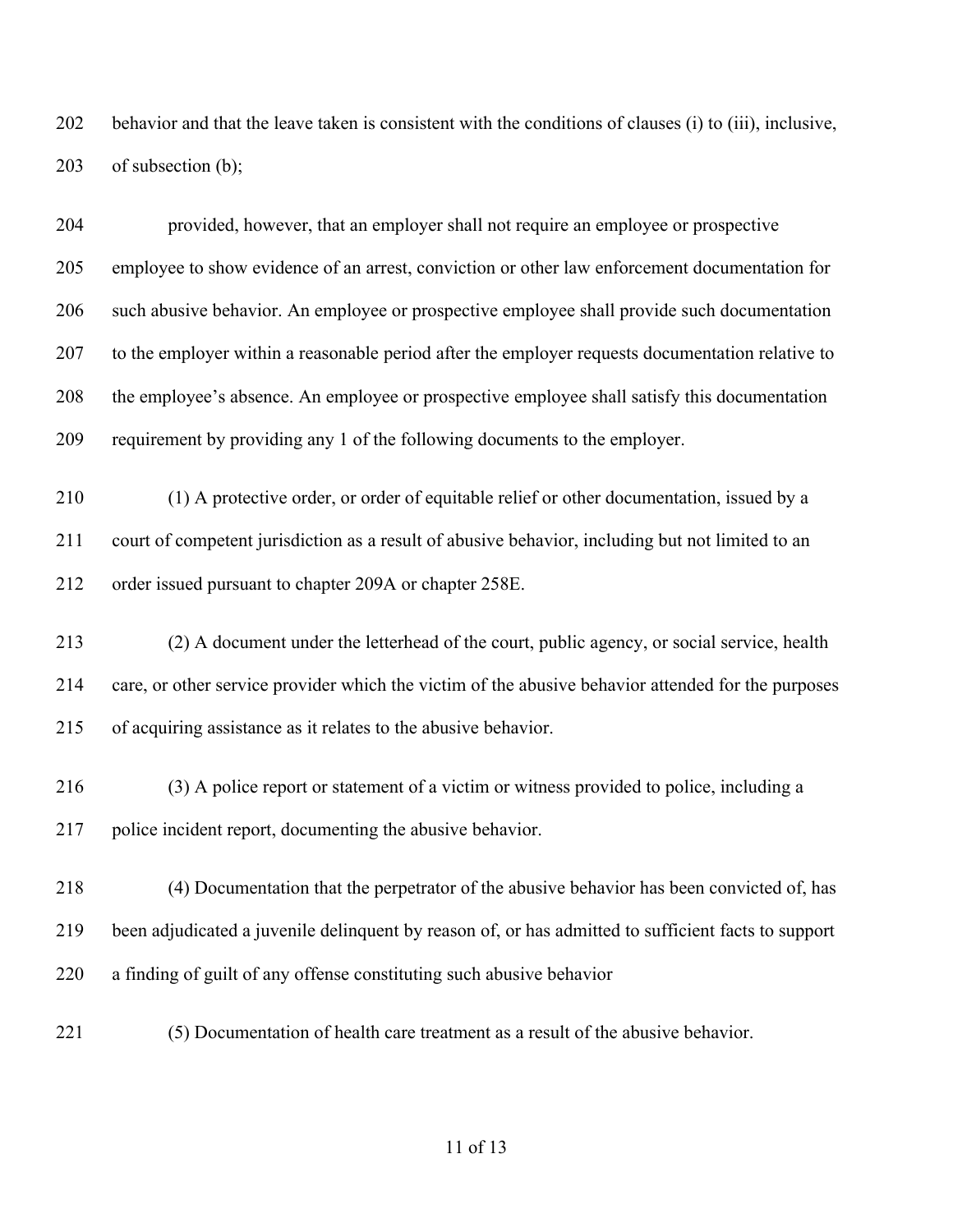(6) A sworn statement, signed under the penalties of perjury, provided by a counselor, social worker, health care worker, member of the clergy, shelter worker, legal advocate or other professional who has assisted the victim of the abusive behavior in addressing the effects of the abusive behavior.

 (7) A sworn statement, signed under the penalties of perjury, from the victim of the abusive behavior attesting to the abusive behavior.

 (8) Any other form of documentation or relevant evidence that reasonably corroborates or certifies that the employee, prospective employee, or family member of the employee or prospective employee is a victim of abusive behavior.

 Any documentation provided to an employer under this section may be maintained by the employer in an employee file but only for as long as required for the employer to make a determination as to whether the employee is eligible for leave under this section. The provision of any documentation to an employer under this paragraph does not waive or diminish the

 confidential or privileged nature of communications between the victim of the abusive behavior and any of the categories of professionals listed in this paragraph.

 An employee or prospective employee requesting leave under this section is not required to produce any documentation to, or discuss any information with, the employer that would in any way compromise the safety of the victim of the abusive behavior, and an employer is prohibited from requiring any such production or disclosure.

 SECTION 10. Subsection (f)(i) of Section 52E of Chapter 149 of the General Laws is hereby amended by inserting, after the word "employee", the words "or prospective employee;".